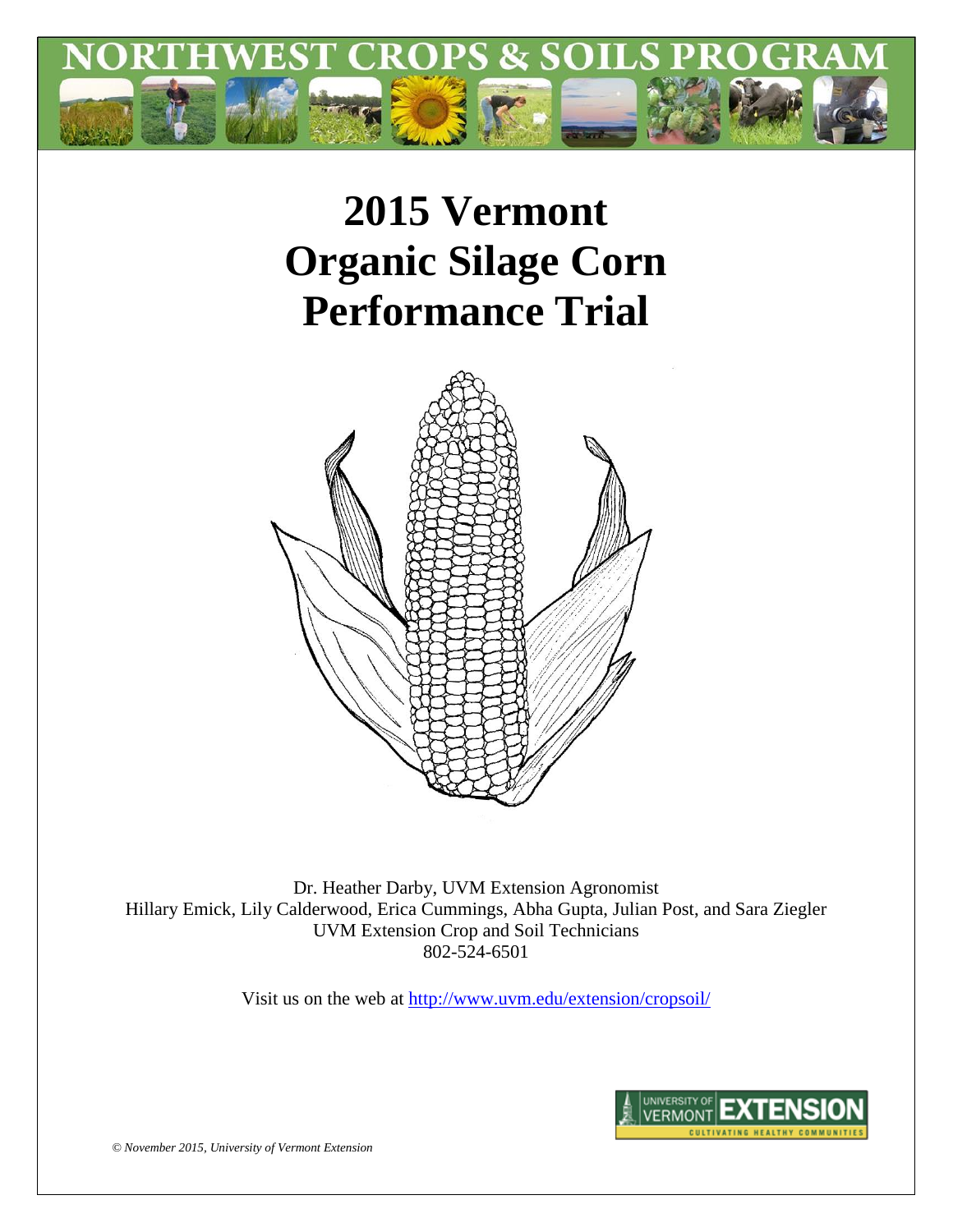#### **2015 VERMONT ORGANIC SILAGE CORN PERFORMANCE TRIAL Dr. Heather Darby, University of Vermont Extension heather.darby[at]uvm.edu**

The University of Vermont Extension Northwest Crops and Soils Program conducted an organic silage corn variety trial in 2015 to provide unbiased performance comparisons of commercially available organic silage corn varieties. It is important to remember that the data presented are from a replicated research trial from only one location in Vermont and represent only one season. Crop performance data from additional tests in different locations and over several years should be compared before making varietal selections.

## **MATERIALS AND METHODS**

In 2015, an organic corn silage performance trial was conducted at the Borderview Research Farm in Alburgh, VT. The trial site was certified organic by Vermont Organic Farmers, LLC. Two seed companies submitted varieties for evaluation (Table 1). The organic corn grown at the Alburgh site had relative maturities (RM) ranging between 82-99 days. The specific varieties and their RMs are listed in Table 2.

#### **Table 1. Participating companies and contact information.**

| <b>Albert Lea Seed</b> | <b>Blue River Hybrids</b> |  |  |  |
|------------------------|---------------------------|--|--|--|
| 1414 West Main Street  | <b>Boucher Fertilizer</b> |  |  |  |
| <b>PO Box 127</b>      | 2343 Gore Road            |  |  |  |
| Albert Lea, MN 56007   | Highgate Center, VT 05459 |  |  |  |
| $(800)$ 352-5247       | $(802) 868 - 3939$        |  |  |  |

The soil type at the Alburgh location is a Benson rocky silt loam (Table 3). The seedbed was prepared with spring disking followed by a spike tooth harrow. The previous crop was organic corn. Plots were 30' long and consisted of two 30-inch rows. Plots were planted with a John Deere 1750 planter on 21-May at a seeding rate of 35,500 seeds per acre. The plot design was a randomized complete block with three replications. In order to reduce weed pressure, the plots were tine-weeded on 29-May and field cultivated on 7-Jul.

On 2-Oct the corn was harvested with a John Deere 2-row chopper, and the forage wagon was weighed. A subsample of the harvested material was collected, dried, ground, and then analyzed at the University of Vermont's Testing Laboratory (Burlington, VT) for quality analysis. Dry matter yields were calculated and adjusted to 35% dry matter.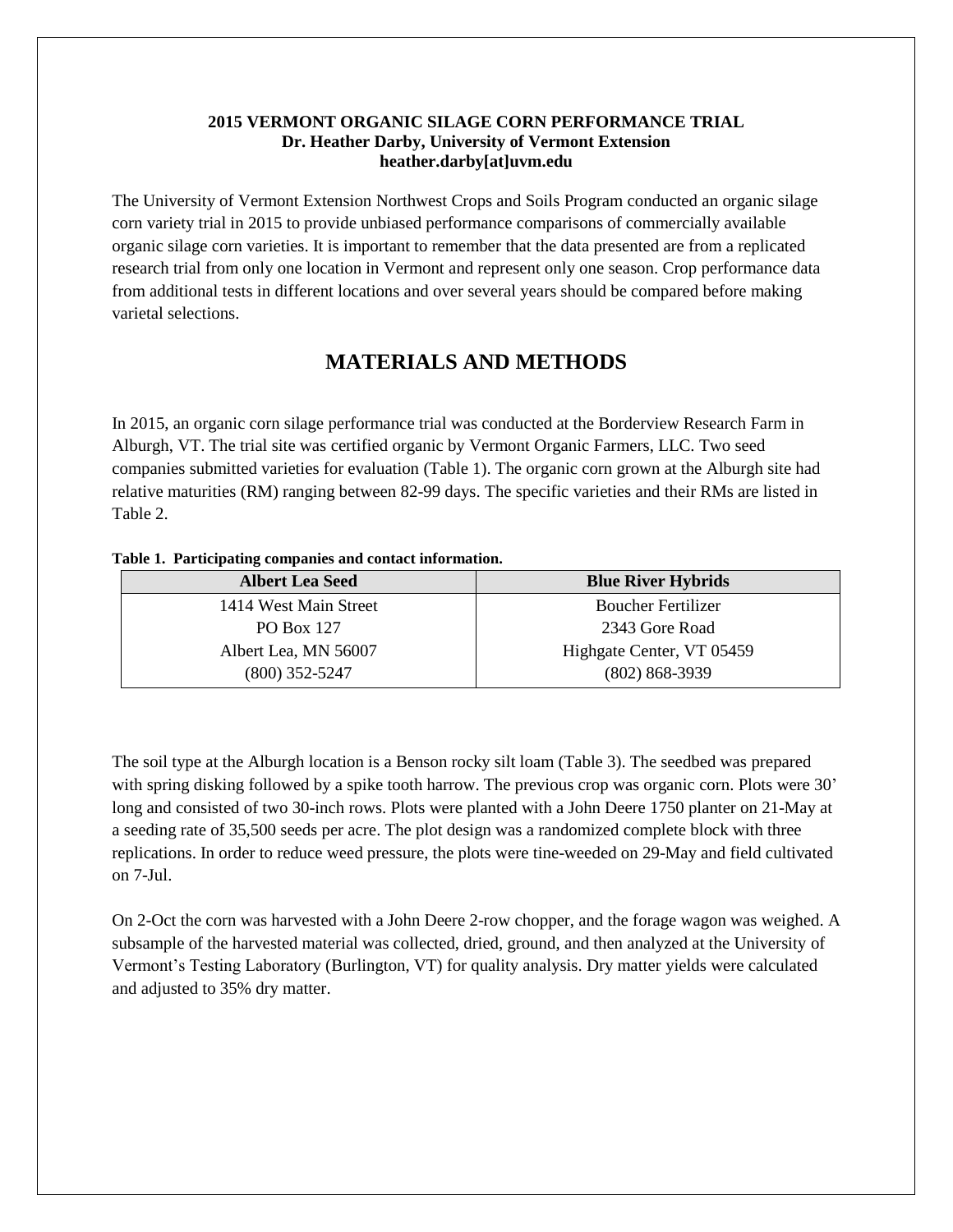| <b>Company</b>            | <b>Variety</b> | RM (days) |  |  |
|---------------------------|----------------|-----------|--|--|
| <b>Blue River Hybrids</b> | 14A91          | 82        |  |  |
| <b>Blue River Hybrids</b> | 21L90          | 85        |  |  |
| <b>Blue River Hybrids</b> | 26A17          | 88        |  |  |
| Viking/Albert Lea         | $0.85 - 90N$   | 90        |  |  |
| Viking/Albert Lea         | 0.42-92 NT     | 92        |  |  |
| <b>Blue River Hybrids</b> | 34C17          | 94        |  |  |
| Viking/Albert Lea         | <b>E-95 OP</b> | 95        |  |  |
| Viking/Albert Lea         | 0.6710         | 98        |  |  |
| Viking/Albert Lea         | 0.35-99        | 99        |  |  |
| Viking/Albert Lea         | $0.69 - 99$    | 99        |  |  |

**Table 2. Organic corn varieties evaluated in Alburgh, VT, 2015.**

**Table 3. Organic silage corn variety trial information, Alburgh, VT, 2015.**

|                           | <b>Borderview Research Farm</b><br>Alburgh, VT |  |  |  |  |
|---------------------------|------------------------------------------------|--|--|--|--|
| Soil type                 | Benson rocky silt loam                         |  |  |  |  |
| Previous crop             | Organic corn                                   |  |  |  |  |
| Row width (in)            | 30                                             |  |  |  |  |
| Plot size (ft)            | 5 x 30                                         |  |  |  |  |
| Seeding rate (seeds/acre) | 35,500                                         |  |  |  |  |
| Planting date             | $21$ -May                                      |  |  |  |  |
| Tillage operations        | Spring disk, spike tooth harrow                |  |  |  |  |
| Row cultivation           | $7-Jul$                                        |  |  |  |  |
| Harvest date              | $2$ -Oct                                       |  |  |  |  |

Silage quality was analyzed using the FOSS NIRS (near infrared reflectance spectroscopy) DS2500 Feed and Forage analyzer. Dried and coarsely ground plot samples were brought to the lab where they were reground using a cyclone sample mill (1mm screen) from the UDY Corporation. The samples were then analyzed using the FOSS NIRS DS2500 for crude protein (CP), starch, neutral detergent fiber (NDF), 30 hour digestible NDF (NDFD), total digestible nutrients (TDN), and milk per ton.

Mixtures of true proteins, composed of amino acids, and nonprotein nitrogen make up the CP content of forages. The bulky characteristics of forage come from fiber. Forage feeding values are negatively associated with fiber since the less digestible portions of plants are contained in the fiber fraction. The detergent fiber analysis system separates forages into two parts: cell contents, which include sugars, starches, proteins, nonprotein nitrogen, fats and other highly digestible compounds; and the less digestible components found in the fiber fraction. The total fiber content of forage is contained in the neutral detergent fiber (NDF). Chemically, this fraction includes cellulose, hemicellulose, and lignin. Because of these chemical components and their association with the bulkiness of feeds, NDF is closely related to feed intake and rumen fill in cows. Recently, forage testing laboratories have begun to evaluate forages for NDF digestibility (NDFD). NDFD is the percent of NDF that is digestible in 30 hours. Evaluation of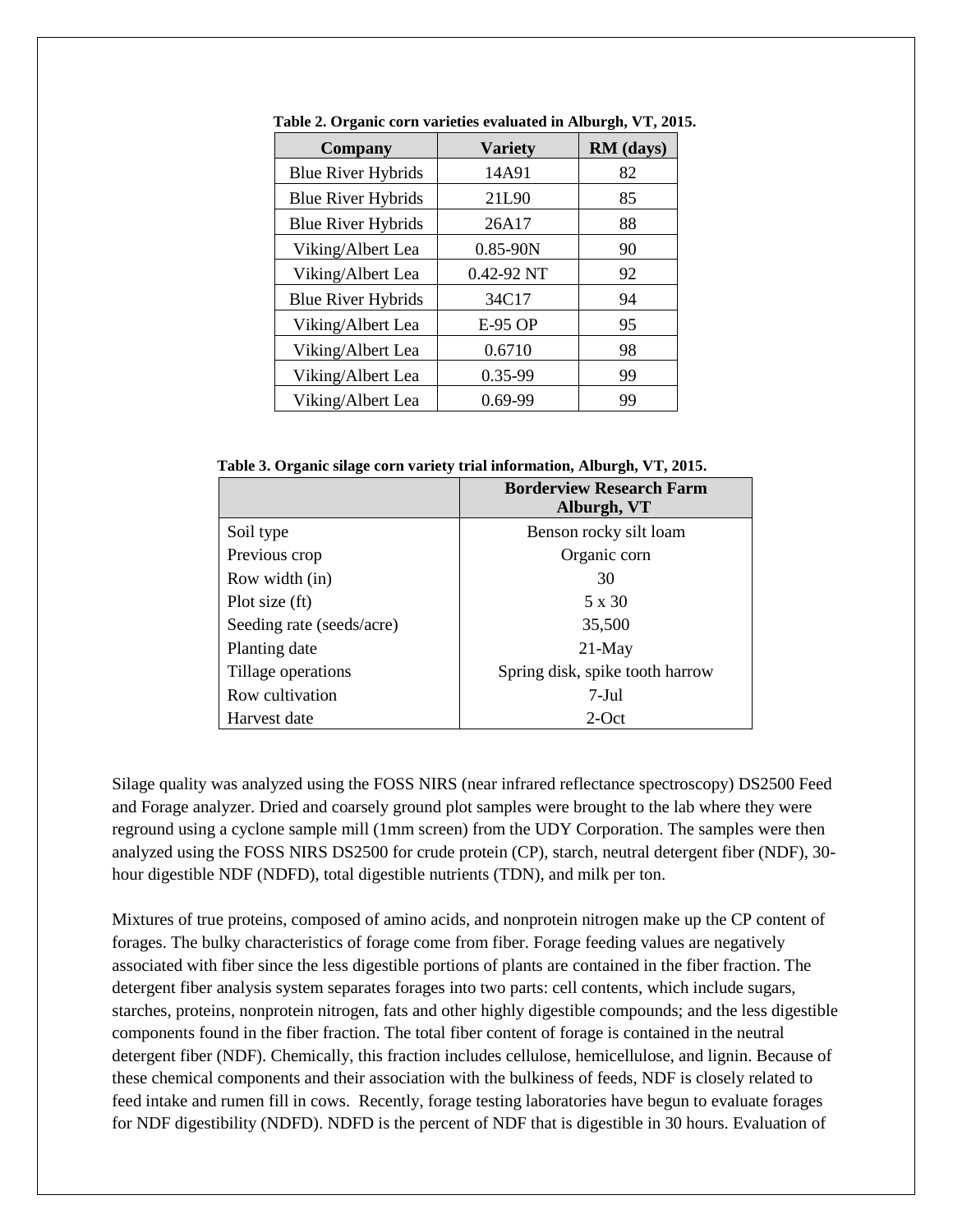forages and other feedstuffs for NDFD is being conducted to aid prediction of feed energy content and animal performance. Research has demonstrated that lactating dairy cows will eat more dry matter and produce more milk when fed forages with optimum NDFD. Forages with increased NDFD will result in higher energy values and, perhaps more importantly, increased forage intakes. Forage NDFD can range from 20 – 80% NDF.

Net energy of lactation  $(NE_L)$  is calculated based on concentrations of NDF.  $NE_L$  can be used as a tool to determine the quality of a ration, but should not be considered the sole indicator of the quality of a feed, as NE<sup>L</sup> is affected by the quantity of a cow's dry matter intake, the speed at which her ration is consumed, the contents of the ration, feeding practices, the level of her production, and many other factors. Most labs calculate  $NE<sub>L</sub>$  at an intake of three times maintenance. Starch can also have an effect on  $NE<sub>L</sub>$ , where the greater the starch content, the higher the  $NE<sub>L</sub>$  (measured in Mcal per pound of silage), up to a certain point. High grain corn silage can have average starch values exceeding 40%. Non-structural Carbohydrate (NSC) are simple carbohydrates, such as starches and sugars, stored inside the cell that can be rapidly and easily digested by the animal. NSC is considered to serve as a readily available energy source and should be in the 30-40% range, on a dry matter basis. Total digestible nutrients (TDN) report the percentage of digestible material in silage. Total digestible nutrients are calculated from NDF and NDFD and express the differences in digestible material between silages.

The silage performance indices of milk per acre and milk per ton were calculated using a model derived from the spreadsheet entitled "MILK2006," developed by researchers at the University of Wisconsin. Milk per ton measures the pounds of milk that could be produced from a ton of silage. This value is generated by approximating a balanced ration meeting animal energy, protein, and fiber needs based on silage quality. The value is based on a standard cow weight and level of milk production. Milk per acre is calculated by multiplying the milk per ton value by silage dry matter yield. Therefore, milk per ton is an overall indicator of forage quality and milk per acre an indicator of forage yield and quality. Milk per ton and milk per acre calculations provide relative rankings of forage samples, but should not be considered as predictive of actual milk responses in specific situations for the following reasons:

1) Equations and calculations are simplified to reduce inputs for ease of use,

2) Farm to farm differences exist,

3) Genetic, dietary, and environmental differences affecting feed utilization are not considered.

Yield data and stand characteristics were analyzed using mixed model analysis using the mixed procedure of SAS (SAS Institute, 1999). Replications within trials were treated as random effects, and hybrids were treated as fixed. Hybrid mean comparisons were made using the Least Significant Difference (LSD) procedure when the F-test was considered significant  $(p<0.10)$ .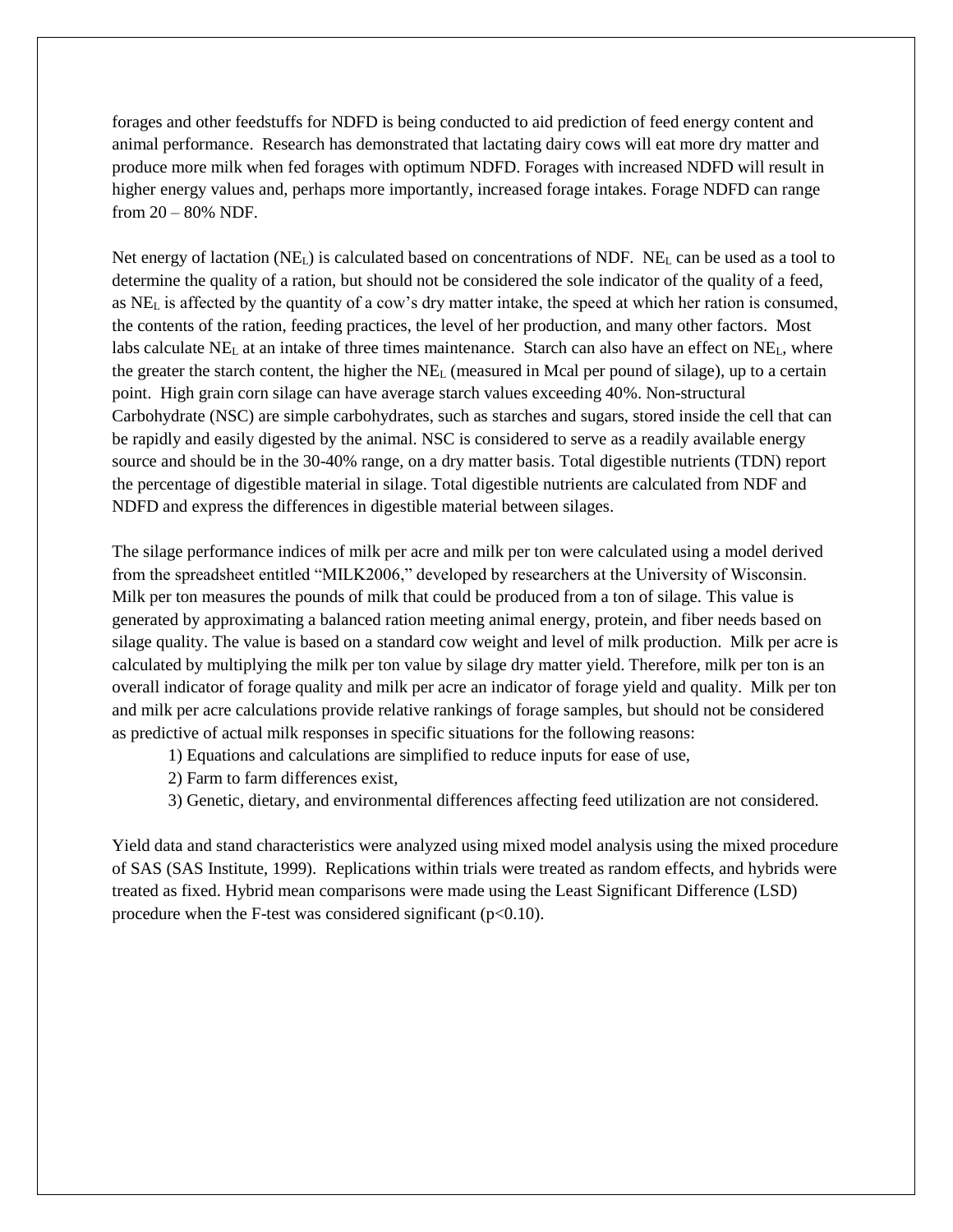Variations in yield and quality can occur because of variations in genetics, soil, weather, and other growing conditions. Statistical analysis makes it possible to determine whether a difference among hybrids is real or whether it might have occurred due to other variations in the field. At the bottom of each table a LSD value is presented for each variable (i.e. yield). Least Significant Differences (LSDs) at the 0.10 level of significance are shown. Where the difference between two hybrids within a column is equal to or greater than the LSD value at the bottom of the column, you can be sure that for 9 out of 10 times, there is a real difference between the two hybrids. Hybrids that were not significantly lower in

performance than the highest hybrid in a particular column are indicated with an asterisk. In the following example, hybrid C is significantly different from hybrid A but not from hybrid B. The difference between C and B is equal to 1.5, which is less than the LSD value of 2.0. This means that these hybrids did not differ in yield. The difference between C and A is equal to 3.0, which is greater than the LSD value of 2.0. This means that the yields of these hybrids were significantly different from one another.

| <b>Hybrid</b> | Yield  |
|---------------|--------|
| A             | 6.0    |
| B             | $7.5*$ |
| C             | 9.0*   |
| <b>LSD</b>    | 2.0    |

## **RESULTS AND DISCUSSION**

Seasonal temperature and precipitation recorded at Borderview Research Farm in Alburgh, VT are reported in Table 4. Temperatures through most of the growing season were near historical averages, with warmer than normal temperatures at the beginning and end of the growing season (May and September). Rainfall through the growing season was much less than normal – a total of 11.42 inches below normal through the growing season. There was a total of 2522 Growing Degree Days (GDDs) for May through September—310 GDDs more than the historical average.

| Alburgh, VT                               | May     | June   | July    | <b>August</b> | September |  |
|-------------------------------------------|---------|--------|---------|---------------|-----------|--|
| Average temperature $(^{\circ}F)$         | 61.9    | 63.1   | 70.0    | 69.7          | 65.2      |  |
| Departure from normal                     | 5.5     | $-2.7$ | $-0.6$  | 0.9           | 4.6       |  |
|                                           |         |        |         |               |           |  |
| Precipitation (inches)                    | 1.94    | 6.42   | 1.45    | 0.00          | 0.34      |  |
| Departure from normal                     | $-1.51$ | 2.73   | $-2.70$ | $-3.91$       | $-3.30$   |  |
|                                           |         |        |         |               |           |  |
| Growing Degree Days (base $50^{\circ}$ F) | 376     | 399    | 630     | 626           | 470       |  |
| Departure from normal                     | 177     | $-75$  | $-10$   | 45            | 152       |  |

**Table 4. Summarized weather data for 2015 – Alburgh, VT.**

Based on weather data from a Davis Instruments Vantage Pro2 with WeatherLink data logger. Historical averages are for 30 years of NOAA data (1981-2010) from Burlington, Vermont.

Yield and harvest dry matters (DM) results are listed in Table 5. Dry matter yields were calculated and adjusted to 35% dry matter. The average yield for the organic silage corn trial was 15.9 tons acre<sup>-1</sup> and ranged from 21.7 to 13.0 tons acre<sup>-1</sup> (Figure 1). The highest yield variety was Viking variety '0.35-99'. Four other varieties ('0.69-99', '0.671', '34C17', and 'E-95 OP') had statistically similar yield.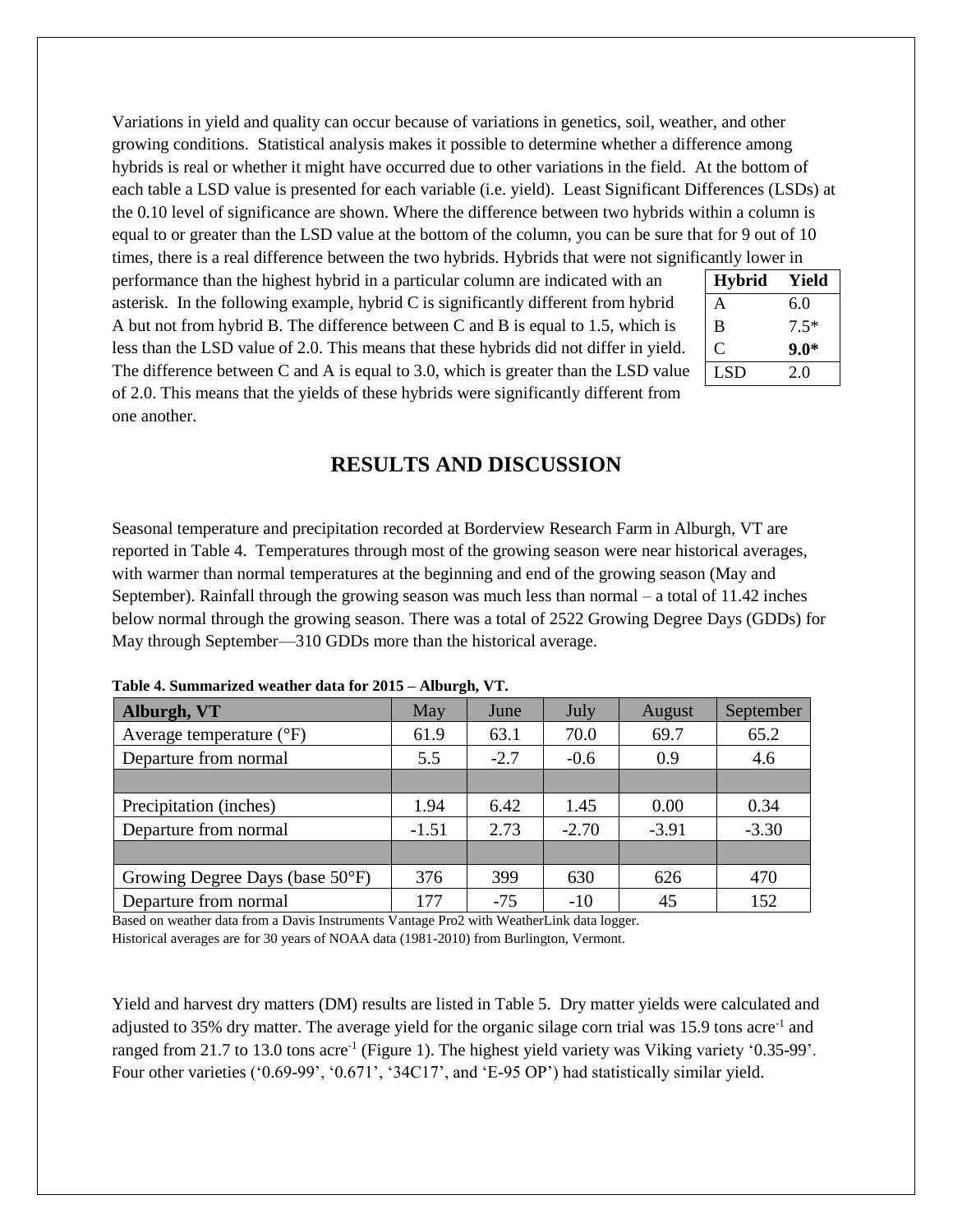| <b>Hybrid</b>     | RM | <b>Harvest DM</b> | Yield (at 35% DM) |
|-------------------|----|-------------------|-------------------|
|                   |    | $\%$              | tons $ac^{-1}$    |
| 14A91             | 82 | $41.9*$           | 13                |
| 21L90             | 85 | $41.7*$           | 14.1              |
| 26A17             | 88 | $41.0*$           | 13.6              |
| $0.85 - 90N$      | 90 | $38.5*$           | 15.5              |
| $0.42 - 92$ NT    | 92 | $40.6*$           | 14.3              |
| 34C17             | 94 | 43.2              | $15.9*$           |
| E-95 OP           | 95 | $42.8*$           | $15.9*$           |
| 0.671             | 98 | $42.4*$           | $16.9*$           |
| $0.35 - 99$       | 99 | $42.4*$           | 21.7              |
| $0.69 - 99$       | 99 | $41.3*$           | $17.9*$           |
| <b>Trial Mean</b> |    | 41.6              | 15.9              |
| LSD $(p<0.10)$    |    | 6.2               | 6.1               |

**Table 5. Harvest characteristics of 10 organic corn silage varieties – Alburgh, VT, 2015.**

\*Treatments indicated with an asterisk did not perform significantly lower than the top-performing treatment. Treatments shown in **bold** are of the highest value or top performing.



**Figure 1. Organic corn silage yields, Alburgh, VT, 2015. Treatments with the same letter did not differ significantly from one another (p=0.10).**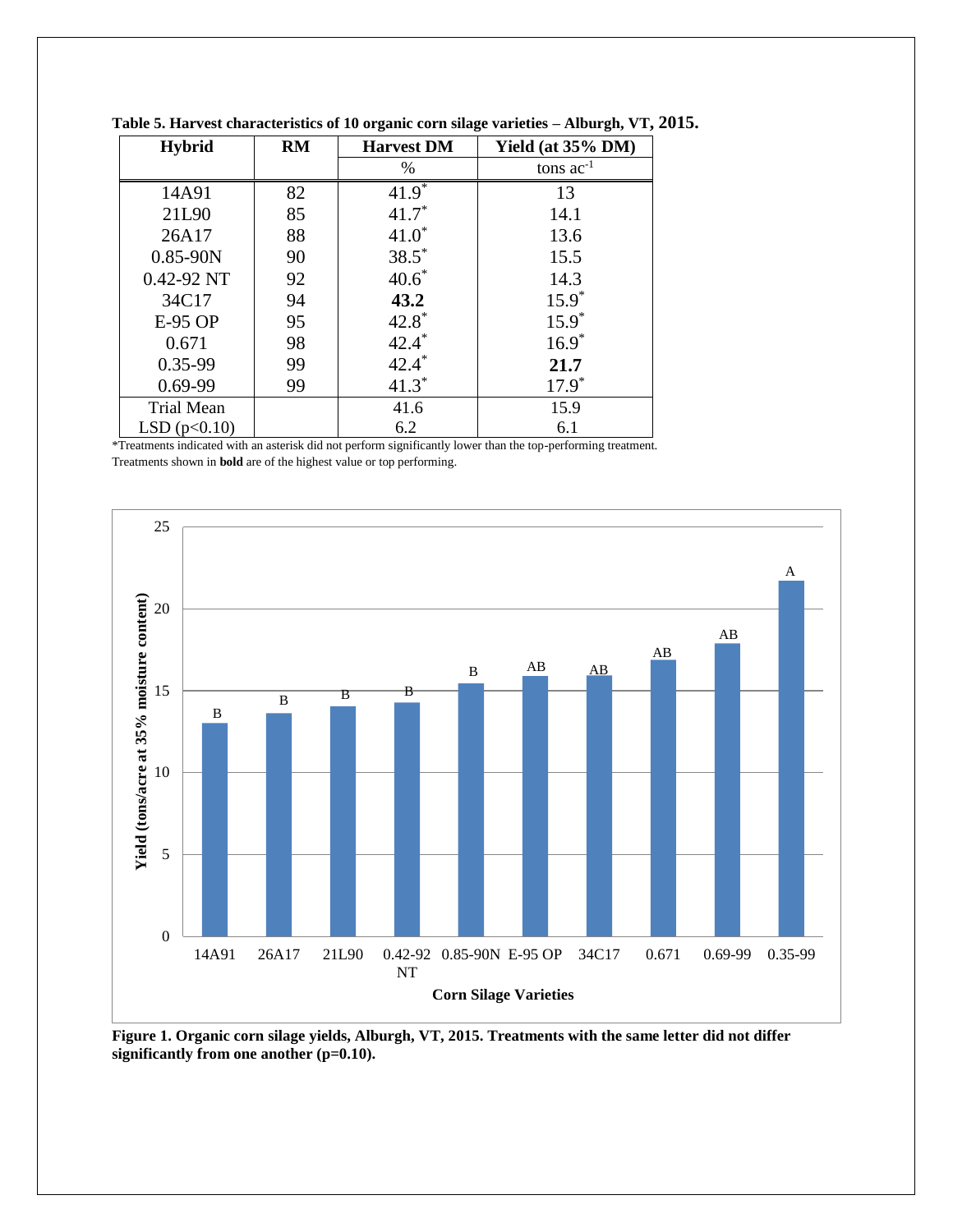The quality results for the organic corn silage varieties are presented in Table 6. The Blue River Hybrid variety '0.85-90N' and 34C17 had the highest CP concentrations. There were no significant differences between varieties in starch, and only one variety was significantly different from the rest in NDF ('14A91' was significantly lower in starch than all other varieties at 42.8%). The digestible NDF was highest in the varieties: 0.671, 0.69-99, and 0.35-99. Varieties did not differ in NE<sub>L</sub> or milk ton. Varieties 0.35-99, 0.671 and 0.69-99 had the highest milk per acre.

| Variety                | Population  | $\bf CP$ | <b>Starch</b> | <b>NDF</b> | <b>NSC</b> | <b>NDFD</b>          | <b>TDN</b> | NE <sub>L</sub> | Milk per  |        |
|------------------------|-------------|----------|---------------|------------|------------|----------------------|------------|-----------------|-----------|--------|
|                        | plants/acre | $\%$     | $\%$          | $\%$       | $\%$       | $%$ of<br><b>NDF</b> | $\%$       | Mcal/lb         | ton       | acre   |
| 14A91                  | 27007       | 6        | 42.3          | 42.8       | 48.8       | 46.3                 | $69.5*$    | 0.71            | 3271      | 14778  |
| 21L90                  | 31073       | 5.7      | 38.4          | $46.7*$    | $46.0*$    | 46.9                 | $68.1*$    | 0.7             | 3175      | 15673  |
| 26A17                  | 27782       | 6.1      | 40.1          | $44.8*$    | $46.6*$    | 46.8                 | $69.0*$    | 0.71            | 3240      | 15411  |
| $0.85 - 90N$           | 28072       | 6.9      | 37.9          | 47.8       | $45.5^*$   | 47                   | $68.2*$    | 0.7             | 3186      | 17115  |
| $0.42 - 92$ NT         | 28266       | 6        | 35.3          | $46.8*$    | $43.8*$    | 47.1                 | $67.9*$    | 0.69            | 3156      | 15766  |
| 34C17                  | 30298       | $6.2*$   | 41            | $44.7*$    | $47.4*$    | 47.4                 | $68.5*$    | 0.7             | 3189      | 17786  |
| E-95 OP                | 31460       | 5.9      | 37.7          | $47.8*$    | $45.8*$    | 47.1                 | 67.1       | 0.68            | 3096      | 17054  |
| 0.671                  | 26523       | 5.8      | 41.7          | $43.2*$    | 48.1 $*$   | 48.6                 | 71.4       | 0.73            | 3410      | 20098* |
| 0.35-99                | 26620       | 5.8      | 40.4          | $44.6*$    | $46.9*$    | $47.7*$              | $69.7^*$   | 0.71            | 3287      | 25047  |
| $0.69 - 99$            | 27491       | 6.1      | 36.4          | $45.2^*$   | 42.6       | $48.4*$              | $68.5*$    | 0.69            | 3182      | 19270* |
| Trial Mean             | <b>NS</b>   | 6.0      | 39.1          | 45.7       | 46.2       | 47.3                 | 68.8       | 0.70            | 3219      | 17800  |
| <b>LSD</b><br>(p<0.10) | 6659        | 0.7      | <b>NS</b>     | 4.9        | 5.9        | 1.13                 | 4.3        | <b>NS</b>       | <b>NS</b> | 6291   |

**Table 6. Silage quality of organic corn varieties, Alburgh, VT.**

\*Treatments indicated with an asterisk did not perform significantly lower than the top-performing treatment in a particular column. Treatments shown in **bold** are of the highest value or top performing.

NS – No significant difference was determined between treatments.

Figure 2 displays the relationship between milk per ton and milk per acre. The dotted lines dividing the figure into four quadrants represent the mean milk per ton and mean milk per acre. Therefore, hybrids that fall above the lines performed better than the average and hybrids below the lines performed below average. Milk per ton measures the pounds of milk that could theoretically be produced from one ton of silage. Milk per acre is calculated by multiplying milk per ton by dry matter yield. Thus, milk per ton is an overall indicator of forage quality and milk per acre is an indicator of forage yield and quality. Shown in Figure 2 is a comparison of how each variety ranked in terms of milk per ton and milk per acre. The varieties 0.35-99 and 0.671 had high yield and quality.

Overall, the yield and quality of the varieties was low compared to past year trials. Excessive rain in June made it difficult to control weeds through mechanical cultivation. High weed pressure suppressed yields more so in shorter varieties that did not compete as well. In addition, nutrient leaching from the heavy and persistent rains may have led to lower quality and yields.